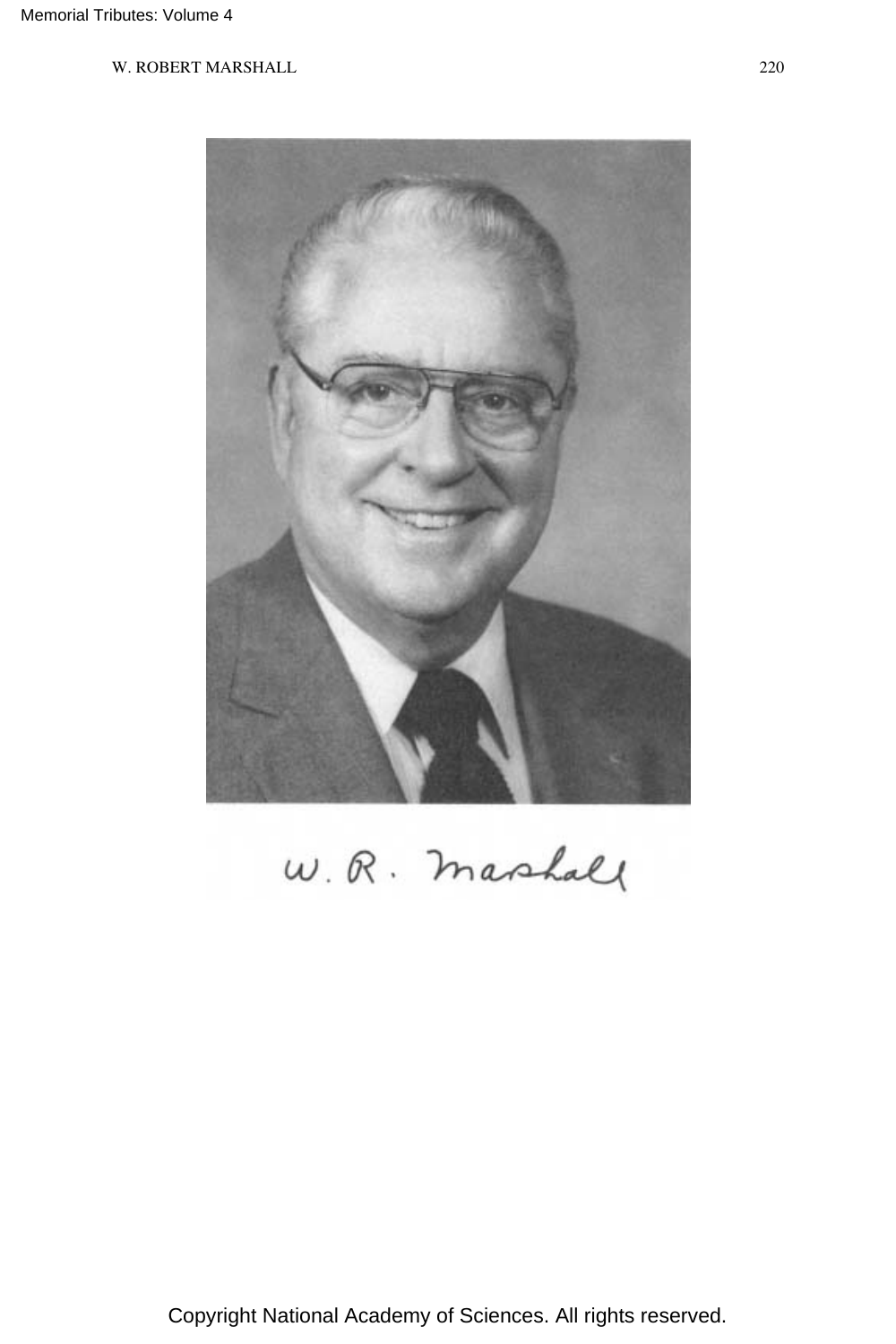# **W. Robert Marshall**

#### 1916-1988

By R. Byron Bird, Edwin N. Lightfoot, Dale F. Rudd, and John G. Bollinger

W. Robert Marshall, former dean of the College of Engineering of the University of Wisconsin, died at age seventy-one on January 14, 1988, after suffering a heart attack. At the time of his death he was still quite active professionally and was serving as the director of the University-Industry Research Program. This influential position was a fitting capstone to an impressive career, which included teaching, research, industrial consulting, professional society leadership, and university administration. He spent much of his time at the University of Wisconsin trying to strengthen ties between academia and industry. He was also an effective author, whose books and writings strongly influenced chemical engineering education and research.

Bob Marshall was born on May 19, 1916, in Calgary, Alberta, and came to the United States as a child; he became a naturalized U.S. citizen on March 20, 1944. He was an undergraduate in chemical engineering at Armour Institute of Technology (now called Illinois Institute of Technology), which awarded him the B.S. in 1938. In the spring of 1937 Professor Olaf A. Hougen of the University of Wisconsin was a visiting professor at Armour, and forged a lifelong relationship with Bob, who accompanied Olaf back to Madison for graduate study. In 1941 he received the Ph.D. from the University of Wisconsin based on a thesis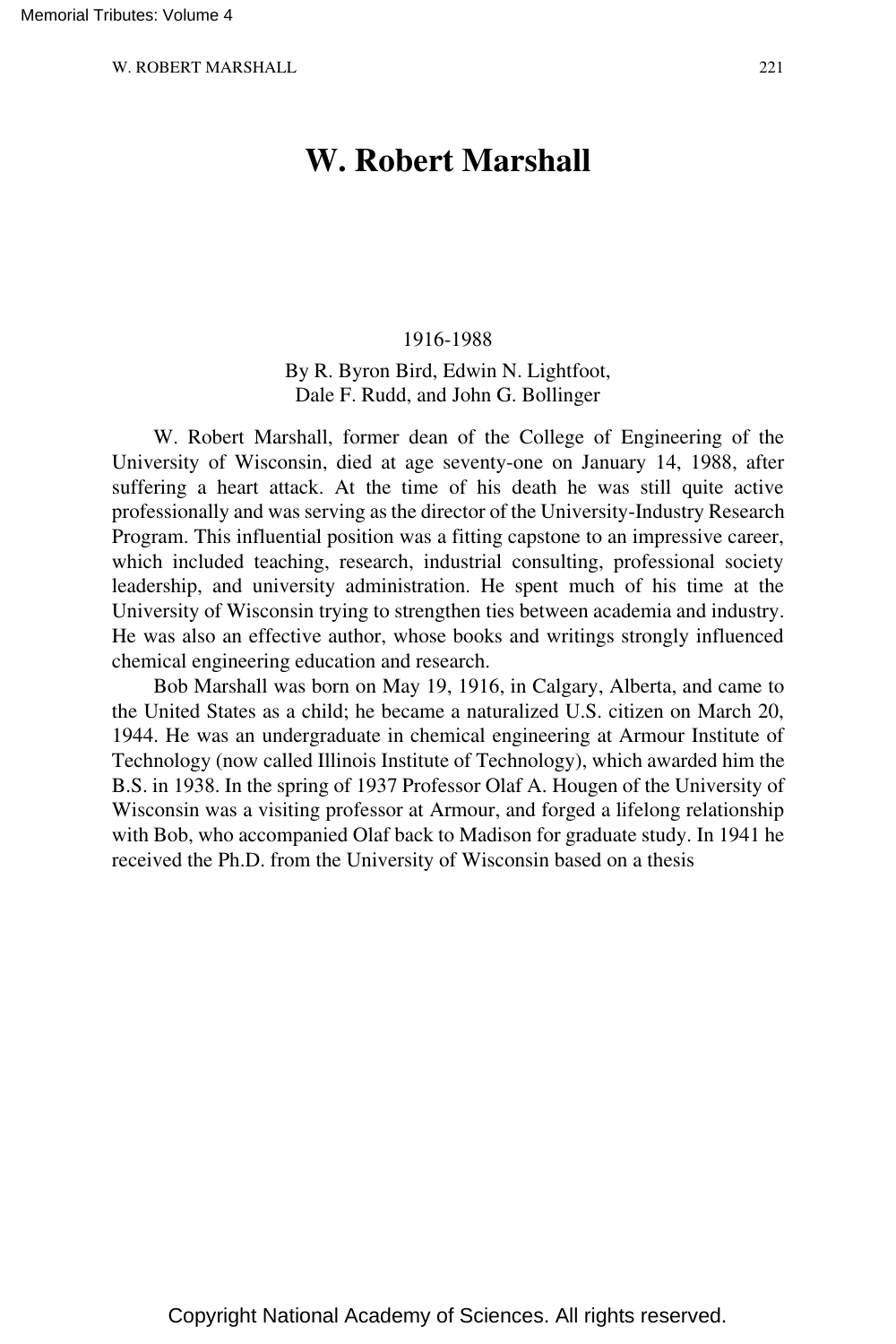entitled ''Through-Circulation Drying," done under Professor Hougen's direction.

In 1941 Bob accepted a position in the Engineering Department of the Engineering Experiment Station of the E.I. du Pont de Nemours and Company in Wilmington, Delaware. The du Pont experience played an important role in shaping Bob's professional attitudes—in particular his emphasis on solving real engineering problems, his feeling that science and engineering are equal partners in the advancement of technology, and his concern that research results should be put in such a form that they will be of direct use to the practicing engineer.

During his stay at du Pont Bob served as an instructor in the evening program of the Extension Division of the University of Delaware. This led to his collaboration with Professor Robert L. Pigford on the book *The Application of Differential Equations to Chemical Engineering Problems,* which was published in 1947 by University of Delaware Press. This book was extremely influential because it was richly illustrated with imaginative and important problems, many of which even today provide excellent examples of how mathematics can be used to solve problems of engineering interest.

In 1947 he was once again attracted to the University of Wisconsin by Olaf Hougen, where he was given an appointment as associate professor of chemical engineering. His teaching activities included a new graduate course on applied mathematics (based on his book) and the graduate course on mass-transfer operations, which he revitalized by introducing new ideas based on transport phenomena and boundary-layer theory. His research program took shape quickly, and he soon had a rather large graduate group working on a wide variety of drying processes. He and his students made major contributions, particularly in the areas of atomization and spray drying, and for some time he was referred to as "the founder of modern spray-drying technology." All in all Bob directed the Ph.D. theses of thirty-two graduate students, most of whom have made substantial professional contributions.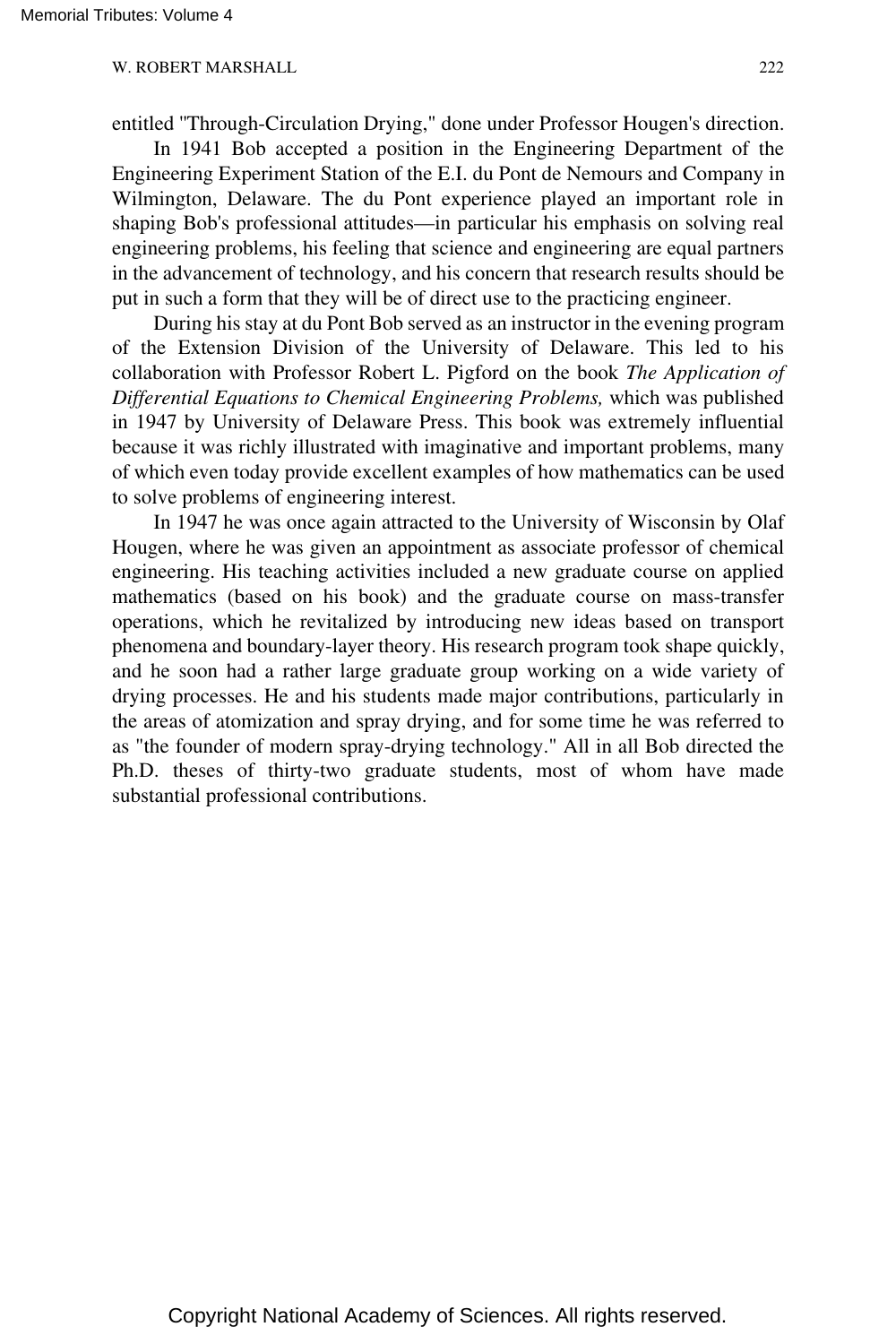In 1954 his famous monograph *Atomization and Spray Drying* appeared as the second volume of the Chemical Engineering Progress Monograph Series, published by the American Institute of Chemical Engineers. This monograph summarized his seven years of research at du Pont and six years of research with his students at the University of Wisconsin. In this book Bob showed how applied mathematics, fluid dynamics, transport phenomena, statistics, and physical chemistry could be used to solve critical problems in spray processing, and that this could be done in such a way as to obtain workable design methods and performance characteristics of spray dryers. In 1981 a practicing engineer in a large U.S. industry said of Bob's monograph, "Using many of the principles described in this publication, we have improved equipment capacity nearly tenfold with accompanying major improvements in costs. When you consider that we produce approximately two billion pounds of spray-dryed products annually, these improvements were and are of obvious economic value." Bob was an early practitioner of "engineering science" in the best sense of that term. His work was the basis of industrial processes that were to produce billions of pounds of products every year.

Although Bob was a gifted teacher and a brilliant research supervisor, he was soon asked to transfer his talents to help solve administrative problems. In 1953 he was appointed associate dean of the College of Engineering and executive director of the Engineering Experiment Station. In this capacity Bob was able to combine his originality and enthusiasm to bring about a number of changes. He chaired the committee that led to the establishment of the Department of Nuclear Engineering, which included both graduate and undergraduate programs. Along with Farrington Daniels he established the Solar Energy Laboratory. He was also instrumental in the development of the Materials Science Program. He was directly responsible for setting up a lively exchange program with Monterrey Institute of Technology in Mexico, and also a student exchange between the University of Wisconsin and universities in West Germany.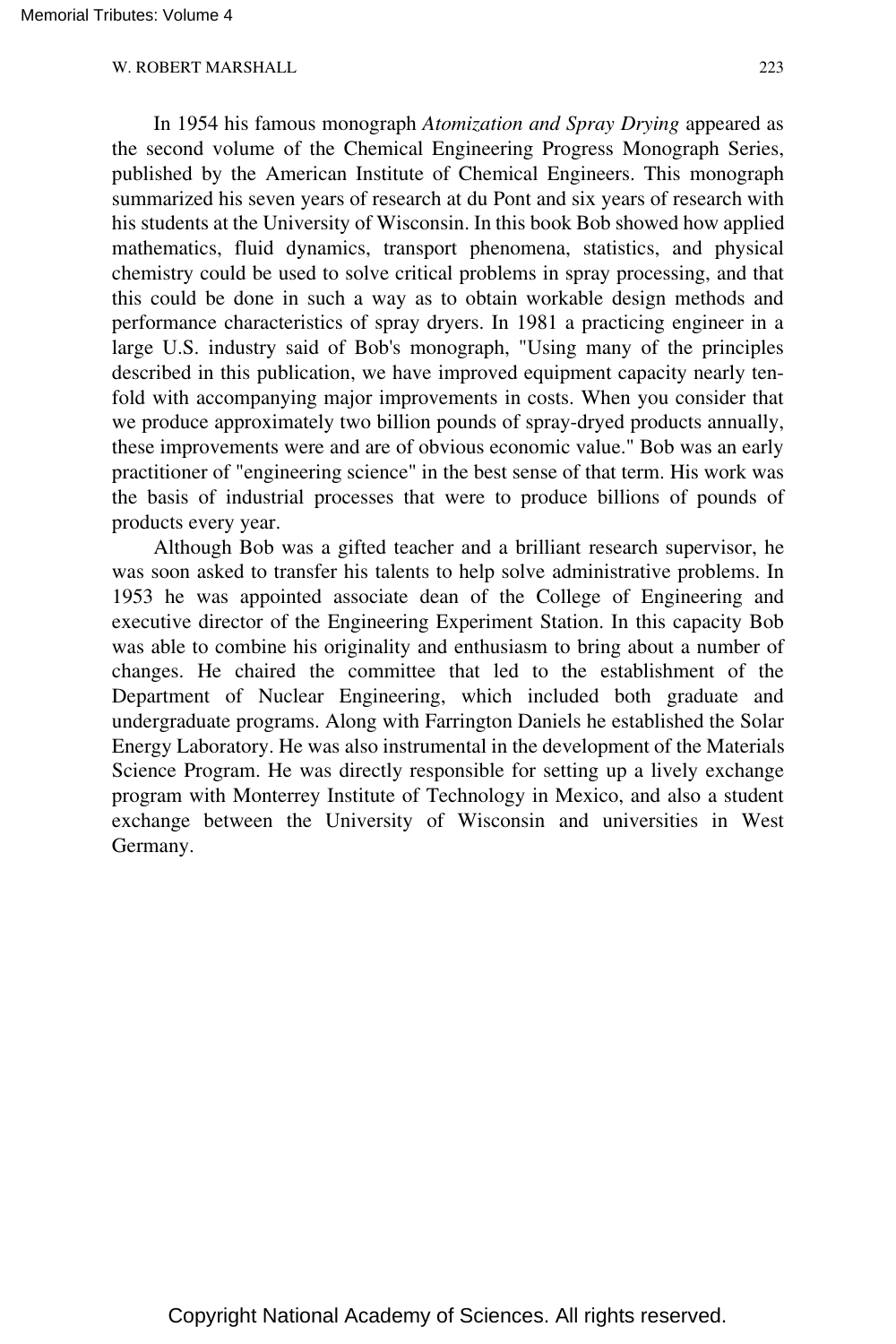In 1971 Bob was named dean of the College of Engineering, a post that he was to hold for ten years. In this position he was able to continue being creative in an administrative way. His strong belief that engineering opportunities should be open to women and minorities led to the creation of one of the first student programs for minorities in engineering in the country. He also encouraged the involvement of College of Engineering faculty members in the Development Program for the Institute of Technology at Surabaya in Indonesia; this involved the building of a new campus and providing postgraduate training for the engineering faculty. His concern for the inability of engineers to be effective in the political and public service arenas led him to establishing courses in the General Engineering Department dealing with the interaction of engineering and society. He also gave positive encouragement to the development of the first instructional program on technical Japanese translation in the United States, and set up a mechanism for faculty and student exchange between the chemical engineering departments of the University of Wisconsin and Kyoto University.

After retiring from the deanship in 1981, Bob accepted the assignment of director of the University-Industry Research Program. In this capacity he found new opportunities to put his experience and leadership to work by facilitating and supporting faculty research relationships with industry. Bob concerned himself with the diversity of research activities on the entire campus and the possible beneficiaries of this research throughout the state. He worked on such problems as patent advice for professors, small business development, and sources of external research support.

Bob Marshall was an enthusiastic supporter of the American Institute of Chemical Engineers (AIChE) and had a keen sense of responsibility to the organization. He accepted numerous committee assignments and was the primary force in establishing the Continuing Education Committee, which he chaired from 1964 to 1967. He served as director from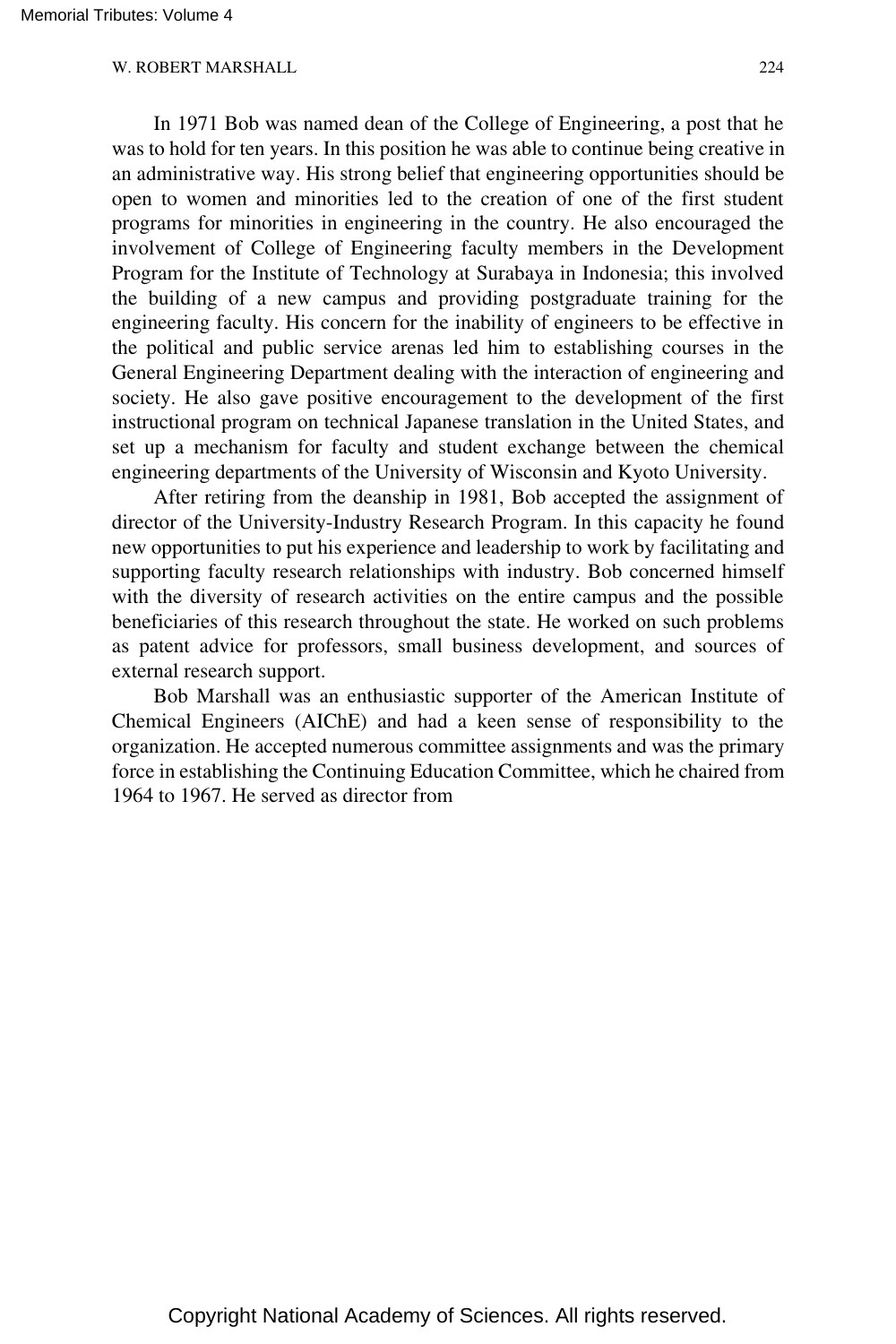1956 to 1958, vice-president in 1962, president in 1963, past president in 1964, and treasurer from 1976 to 1980. The institute recognized his research and leadership roles by bestowing on him many awards and special recognitions: Institute Lecturer in 1952, William H. Walker Award in 1953, Professional Progress Award in Chemical Engineering in 1959, and Founders Award in 1973. In 1983, on the occasion of the Diamond Jubilee of the AIChE, he was included in the list of thirty "Eminent Chemical Engineers" in the United States.

In addition to participation in the AIChE, Bob also served on seven committees of the American Society for Engineering Education, including the Black Engineering Colleges Development Committee and the Professional Development Committee of the Biomedical Engineering Division. For Argonne National Laboratory he served as chairman of the Chemical Engineering Review Committee and as member of the Policy Advisory Board. He was very active in the Associated Midwest Universities organization, serving on the board of directors and as vice-president in 1961 and 1962 and as president in 1962 and 1963. He had a three-term stint on the Executive Committee of the Engineers Joint Council and served for two years as vice-president of that organization.

In addition to the awards he received from the AIChE, Bob Marshall was accorded many other honors, including fellow of the American Academy of Arts and Sciences in 1960, the Gold Medal of the Verein Deutscher Ingenieure in 1974, and an honorary doctor of laws from the Illinois Institute of Technology in 1981. From his own College of Engineering he received the Ragnar E. Onstad Award for Service to Society in 1981, and the Byron Bird Award for Excellence of a Research Publication in 1983.

Election to the National Academy of Engineering (NAE) came in 1967. Within the NAE he served on the Commission on Education, of which he was vice-chairman in 1969 and chairman from 1970 to 1974. He also was a member of the